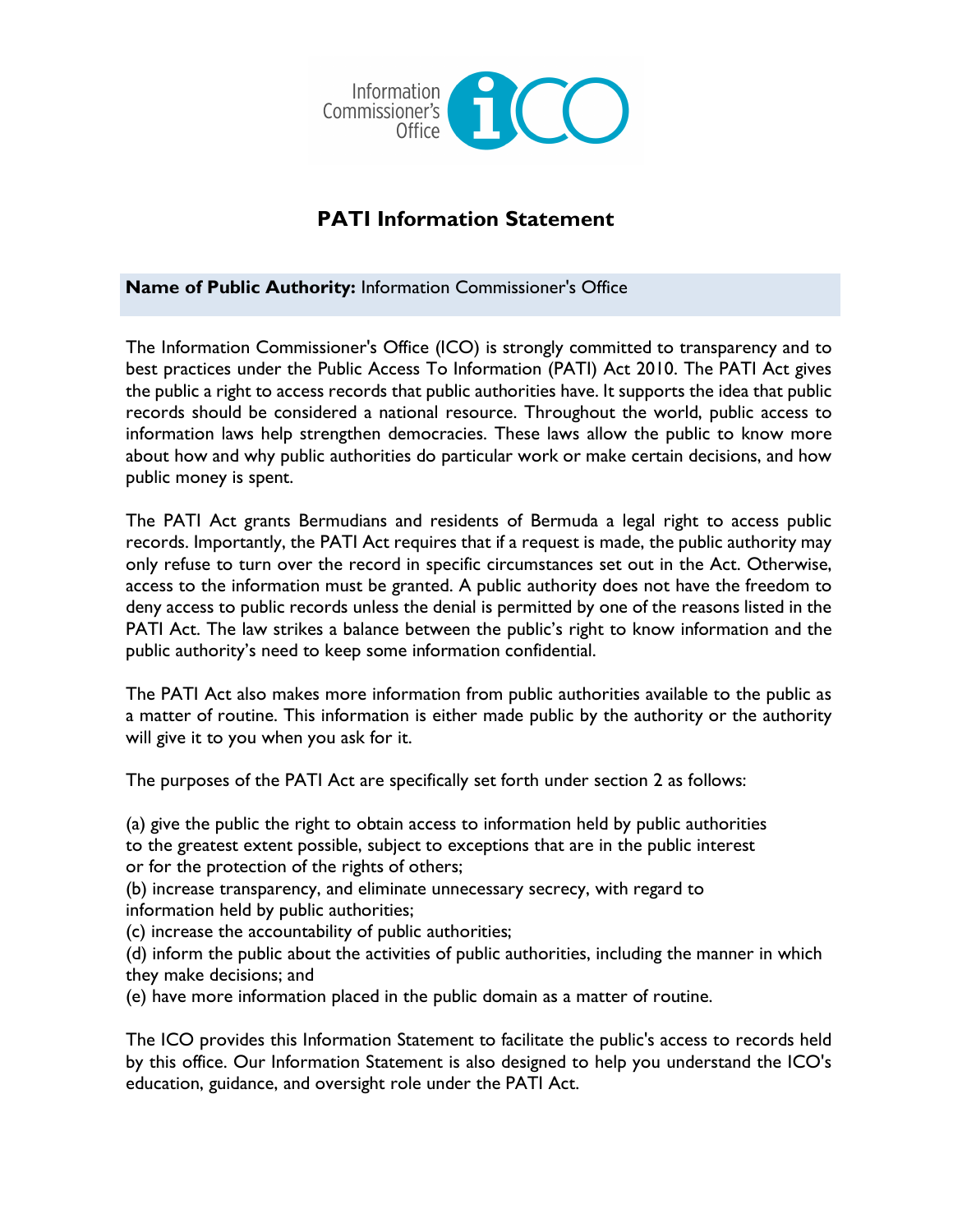Note that section 4(1)(b) makes the PATI Act inapplicable to records 'obtained or created' by the ICO 'in the course of carrying out' its functions. This means that some records we hold will not be subject to PATI Act disclosure. These records include documents created or obtained when the Information Commissioner conducts a review of a public authority's decision on a request for records. These records from the review are confidential, although a public, formal decision may be issued. This section also prevents disclosure of the records created or obtained during the Information Commissioner's investigation into a public authority's compliance with its obligations under the PATI Act. Remember, though, that a public report will usually be issued after the investigation. Although we are not required under the PATI Act to disclose our operational records, unless we are bound by confidentiality as described above or other legal limitations, we will voluntarily release as much information about our activities as we can.

The ICO's general administrative records are subject to the PATI Act. To the greatest extent possible, these records will be automatically posted on our website, www.ico.bm, as they become available.

This Information Statement outlines the specific education, guidance, and oversight roles of the ICO for the public and public authorities' rights and responsibilities under the PATI Act. It also includes background on our office's spending and budget, structure, development, decision making, and other information that will assist the public's ability to exercise their rights under the PATI Act.

### **Section A: Structure, Organization and Legislation [s5(1)a]**

The Information Commissioner's Office was established as a public office on 2 March 2015 and is governed by the Public Access to Information (PATI) Act 2010 and PATI Regulations 2014.

The PATI Act protects the independence of the Information Commissioner, which is critical to the exercise of her oversight functions. Section 50(4) of the PATI affirms that 'the Commissioner shall not be subject to the direction or control of any other person or authority' in the exercise of her function.

The 2021-22 Revised Budget for the Information Commissioner's Office is \$989,847. Further details about our budget and expenditures are available at [www.ico.bm.](http://www.ico.bm/)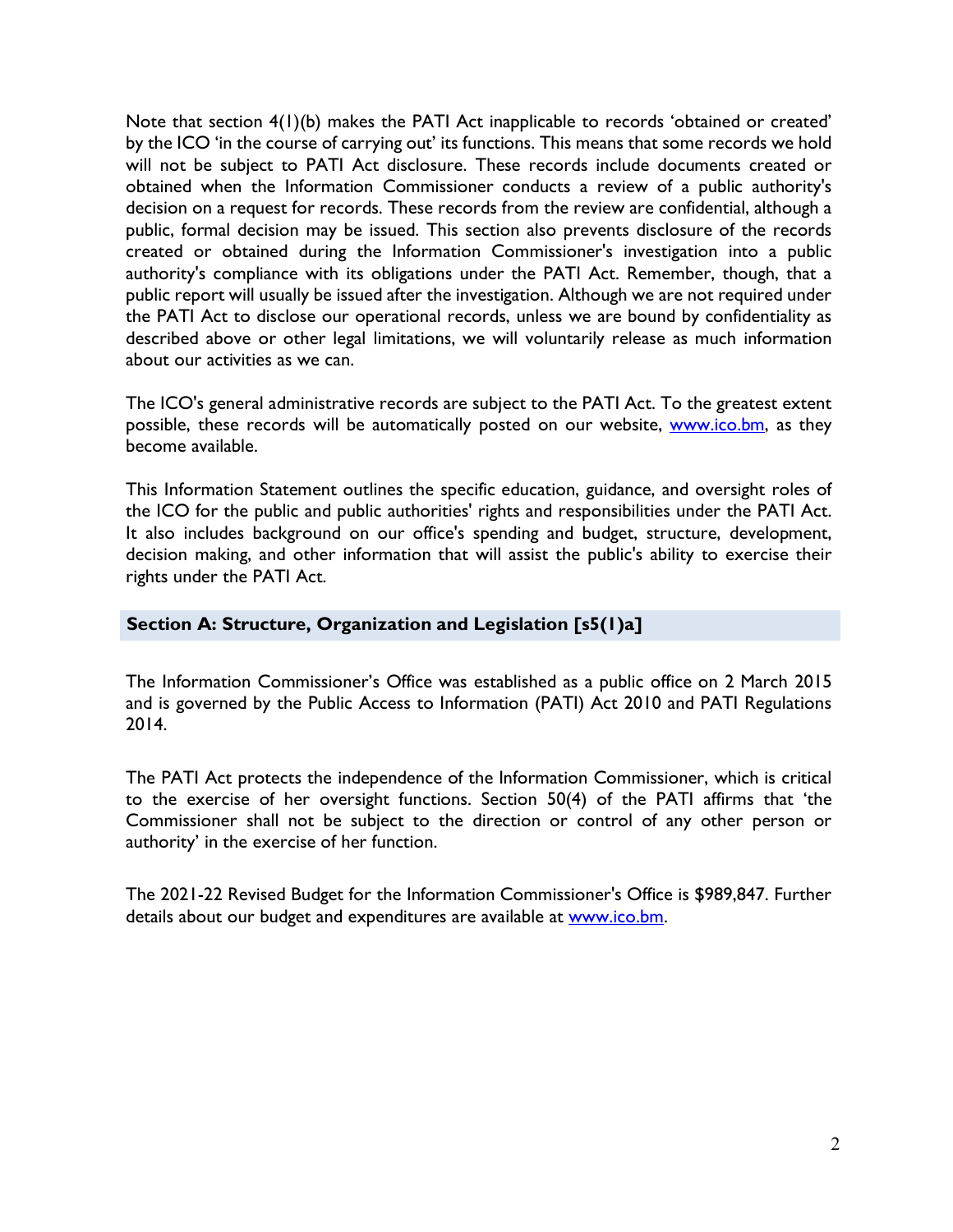## **Organisational Chart**



The Information Commissioner's Office also engages technical and professional advisers as consultants in performing its duties.

## **Governing Legislation**

Public Access to Information Act 2010 Public Access to Information Regulations 2014 Public Service Regulations 2001

Copies of the governing PATI legislation are available on [www.ico.bm](http://www.ico.bm/)

### **Section B: 1) Functions, powers, duties of the Authority [s5(1)b]**

The Information Commissioner's Office is an independent, public office that promotes and oversees the use of the PATI Act in three ways:

- **Public Awareness**: promoting the public's awareness of their rights under the PATI Act
- **Guidance and Oversight**: providing general guidance about and oversight of public authorities' responsibilities under the PATI Act
- **Reviews**: hear, investigate and rule on requesters' appeals from public authorities' decisions about requests for access to records

The ICO key performance measures for the 2021-22 Budget Year are set out in our 2021-22 Budget Pages, available at [www.ico.bm,](http://www.ico.bm/) and explain how we intend to fulfil our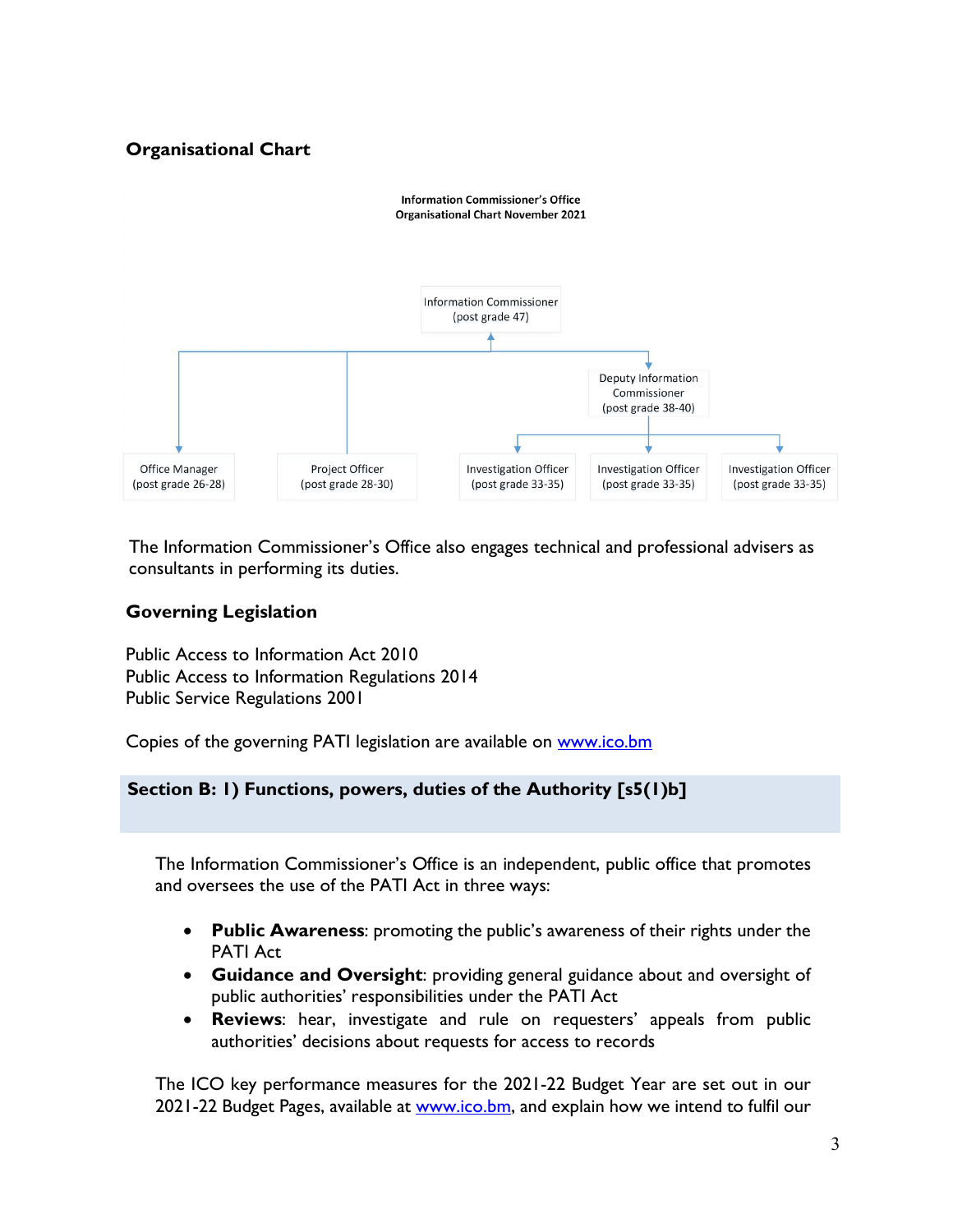mandate through various education and outreach efforts, as well as proactive compliance activities.

In the context of the ICO's oversight and review functions, the Information Commissioner is vested with a number of powers under the PATI Act. The Information Commissioner may issue an order to a public authority to comply with it proactive, routine disclosure requirements under Part 2 of the PATI Act. When the Information Commissioner files a compliance order with the Registrar of the Supreme Court, the order has the same effect as an order of the court and may be enforced by the Information Commissioner.

An important part of the Information Commissioner's job is to conduct independent reviews of a public authority's decision on a PATI request. To do this job, the Information Commissioner and her staff must remain independent of political parties, the Government, public authorities, and any other bias. The Information Commissioner's reviews are guided by our three core values: independence, integrity, and fairness.

A review by the Information Commissioner has four main stages: Validation, Resolution, Investigation, and Decision. The ICO takes a resolution-based approach to applications. This means that, when appropriate, the ICO will attempt throughout the review to resolve the application using alternative dispute resolutions processes. In many cases, this will involve informal facilitated resolution by the ICO staff.

During the investigation of a review, the Information Commissioner has the same authority as a judge of the Supreme Court to summon and enforce the appearance of persons; to compel oral or written evidence on oath or affirmation; and to compel the production of evidence. The Information Commissioner can also receive evidence as necessary, regardless of whether it would be admissible in a court of law. She can also enter any premise occupied by any public authority; converse in private with any person in the premise; examine or obtain copies of relevant records found on the premises; and otherwise carry out any needed inquiries in the premise authorized by the PATI Act. Public authorities may not withhold relevant records or information from the Information Commissioner's inspection when she is conducting a review.

Should resolution be inappropriate or not fully successful, the application will progress through the investigation to a formal decision. At the conclusion of the review, the Information Commissioner will issue a binding decision that affirms, varies, or modifies the public authority's decision and includes any other order that is necessary for compliance with the PATI Act. When filed with the Registrar of the Supreme Court, it has the same effect as an order of the court.

The Information Commissioner has published the ICO's *Reviews Policy and Handbook* for the benefit of the public and those involved in the use of the PATI Act. It sets out the policies and procedures our staff will follow when handling reviews. We have also published Guides for applicants or third parties, as well as for public authorities,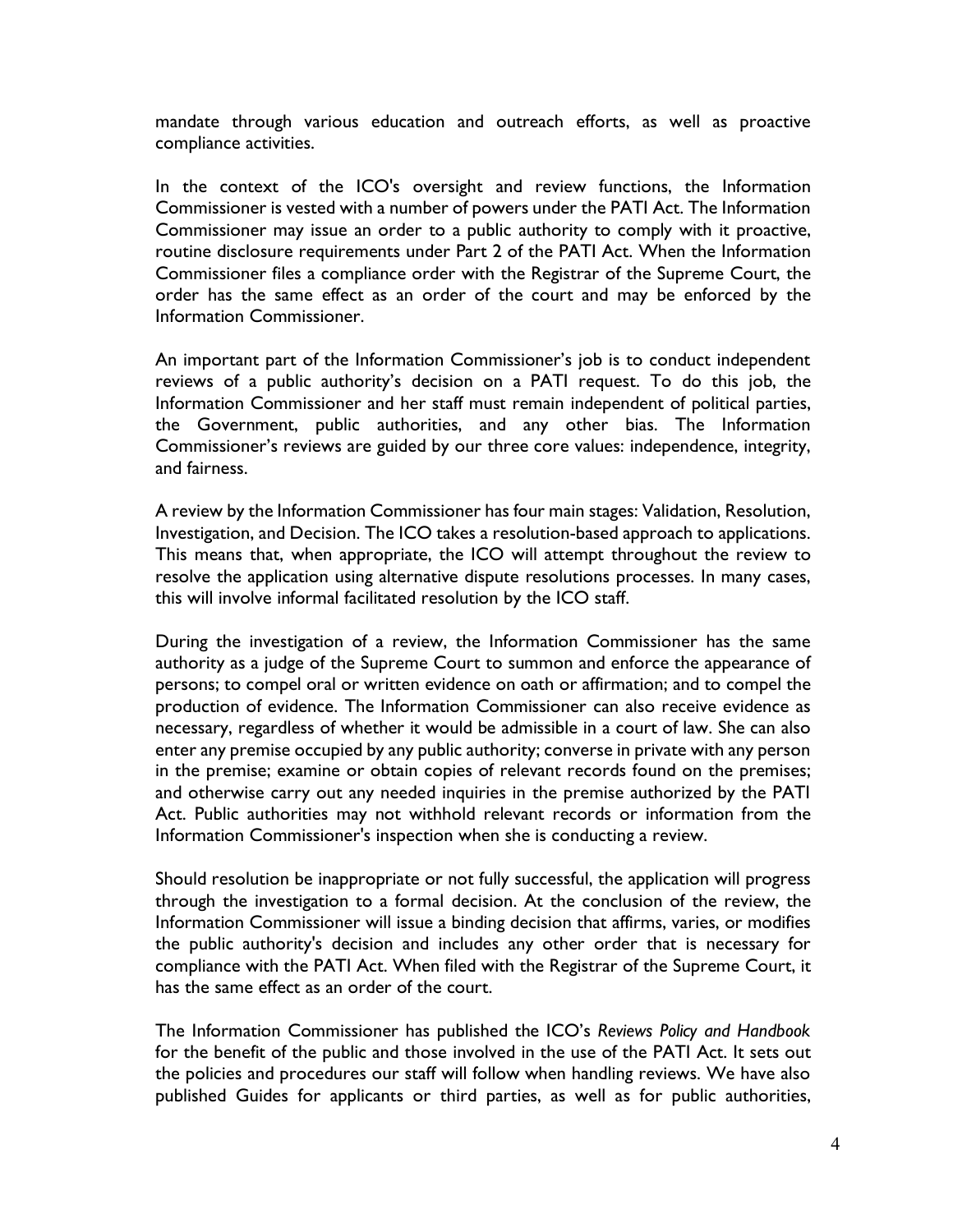*Information Commissioner's Reviews: A guide for applicants and third parties* and *Information Commissioner's Reviews: A guide for public authorities*. Both guides are available on our website, [www.ico.bm.](http://www.ico.bm/)

Any person, including a public authority, who is aggrieved by a decision of the Information Commissioner may apply to the Supreme Court for judicial review of the decision.

## **Reporting framework**

As noted above, the review decisions of the Information Commissioner are subject to judicial review. Information Commissioner must also submit an annual report to Parliament on the operation of the PATI Act.

With respect to the ICO's administrative functions, including the management of public funds, the Information Commissioner is designated as the accounting officer and must keep proper accounts of all financial transactions. She is responsible for submitting an annual statement of these accounts to the Accountant General. The accounts of the ICO shall be reported annually by the Accountant General and subject to independent audit by the Auditor General.

To preserve the independence of the Information Commissioner's Office, the PATI Act states that 'the Commissioner shall not be subject to the direction or control of any other person or authority' in the exercise of her functions.

### **Section B: 2) Obligations under PATI Act [s5(1)b]**

The Information Commissioner's Office shares the same general obligations under the PATI as all public authorities, as well as additional, specific obligations unique to it:

## **General Obligations**:

- To provide an information statement for the public and promulgate it (s5),
- To provide other information to the public so that the public needs only to have minimum resort to the use of the Act to obtain information (s6). This includes:
	- **General information, e.g. activities of the Authority**
	- **Log of all information requests and their outcome**
	- $\blacksquare$  Quarterly expenditure (upon request) (s6(5))
	- **Contracts valued at \$50,000 or more**
- To respond to information requests in a timely manner (s12-16)
- To track information requests, and provide this data to the Information **Commissioner**
- To respond to requests from the Information Commissioner (s9)
- To amend personal information held by the Authority that it is wrong or misleading following a written request by the person to whom the information relates (s19)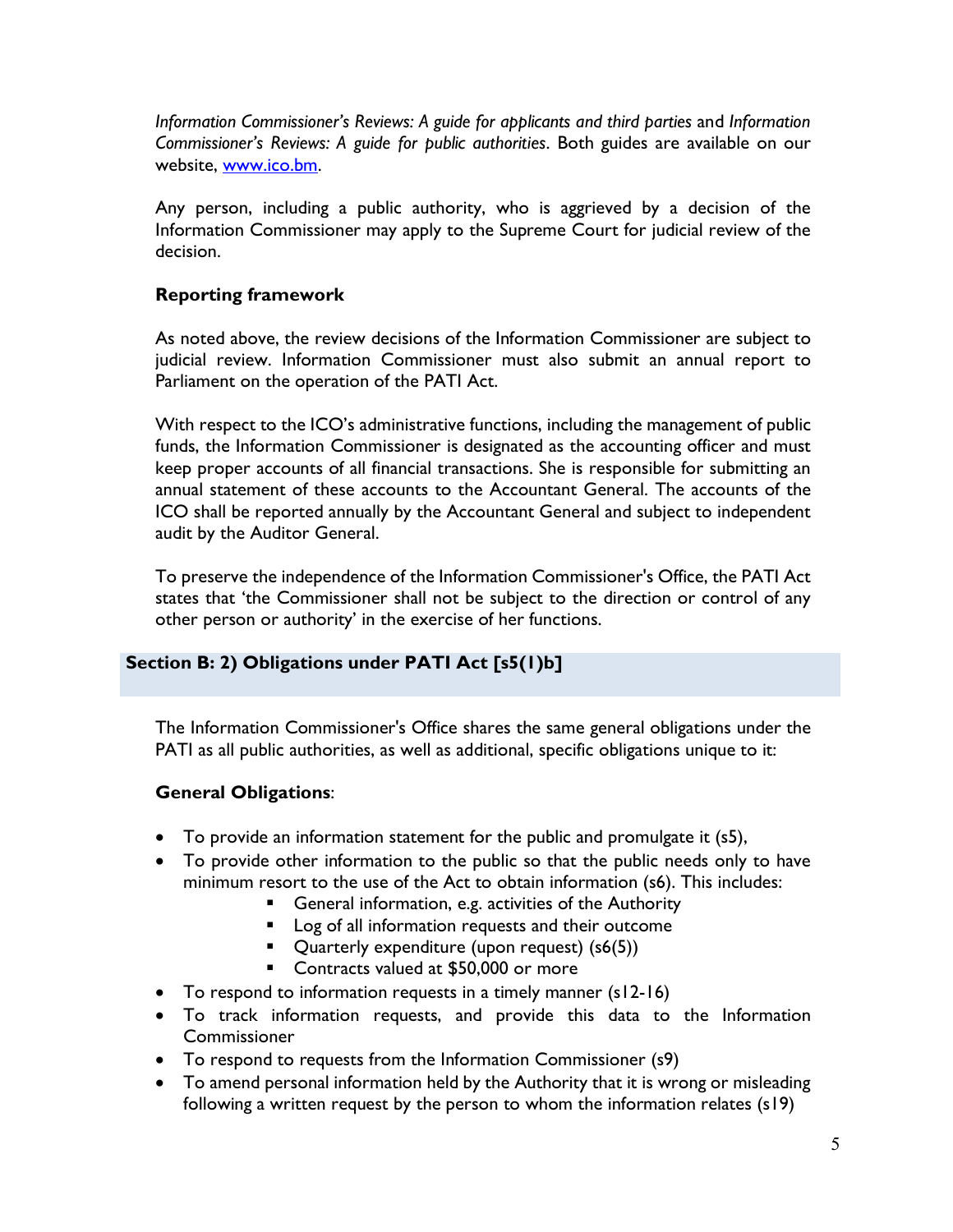- To conduct an internal review if formally requested (part 5)
- To give evidence for review by the Information Commissioner (part 6, 47(4)), or for judicial review (s49), if required
- To provide an annual written report to the Information Commissioner of the status of information requests (s58 (3))
- To do anything else as required under the PATI Act and subsequent Regulations (s59, 60), including:
	- **Fees for Requests for information**
	- **Management and maintenance of records**
	- **Procedures for administering the Act**
- To train staff and make arrangements so as to facilitate compliance with the PATI Act (s61)
- To designate one of its officers to be the person to whom requests are directed (s62)

## **Specific Obligations:**

The Information Commissioner's Office also has specific review, oversight and guidance obligations under the PATI Act:

- To promote public access to information in accordance with the PATI Act, including by raising public awareness and understanding of the rights conferred by the PATI Act and by providing guidance to public authorities with regard to their obligations imposed on them by the PATI Act (s51)
- To provide guidance for the preparation of Information Statements and review them for compliance with the PATI Act, and to issue an order to bring a public authority into compliance (s7)
- To foster and encourage the publication by public authorities of information of interest to the general public about that public authority's functions and activities, beyond what is required by the PATI Act
- To monitor and provide guidance for the provision of other information under section 6 and, when needed, to issue an order to bring a public authority into compliance (s8)
- To maintain secrecy concerning all matters that come to the Information Commissioner's knowledge in the exercise of her functions; to only communicate any such matter to a person for the purpose of carrying out her functions under the PATI Act; and to ensure that any staff or advisors maintain the same secrecy (s53)
- To not disclose any information or documents obtained by the Information Commissioner or any person appointed or engaged under section 52 in the exercise of their functions except for the purposes of the PATI Act (s53)
- To keep the operations of the PATI Act under review and within two years of the PATI Act's implementation, prepare a written report, copied to the Minister, on an investigation public authorities' practices and procedures (s57)
- To, when necessary, carry out an investigation into the practices and procedures under the PATI Act of public authorities generally or one public authority in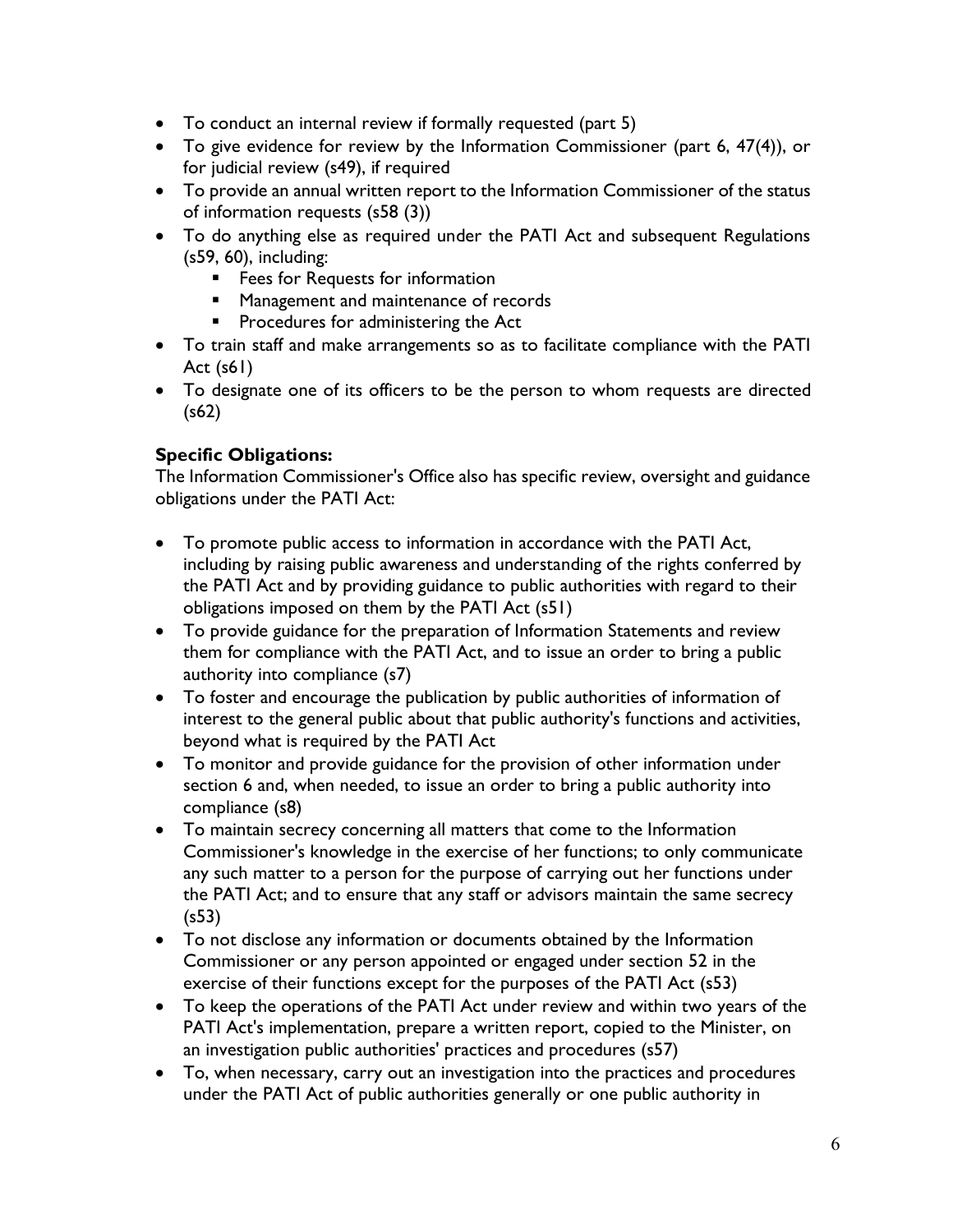particular and prepare a report copied to the Minister and to any concerned public authority (s57)

- To prepare an Annual Report to be laid before each House of the Legislature (s58)
- To consult on the establishment of codes of practice for public authorities for the administration of the PATI Act and for the maintenance and management of records (s60)
- To conduct an independent review of decisions by public authorities under the PATI Act when sought by a requester (Part 6)

## **Section C: Services and Programmes [s5(1)c]**

### **Services:**

The Information Commissioner's Office provides the following services for the public and public authority:

- **Guidances:** written guidances for public authorities and the public on discrete topics to assist in the exercise of rights and responsibilities under the PATI Act, available on the ICO website [\(www.ico.bm\)](http://www.ico.bm/)
- **Reviews**: the ICO will review and resolve disputes between a requester and public authority concerning the public authority's responsibilities under the PATI Act.
- **Publication***:* The ICO is a repository under the PATI Act for all public authorities' Information Statements. We make these available on our website, [www.ico.bm](http://www.ico.bm/) as well as in hard copy form available to the public at our office.
- **Inquiries:** The ICO also provides answers to general inquiries about the PATI Act, how to use it, and what its provisions mean. Members of the public and of public authorities may contact the ICO via phone  $(543-3700)$ , email  $(info@ico.bm)$ , our website [\(www.ico.bm\)](http://www.ico.bm/), Facebook (Information Commissioner's Office for Bermuda), or drop-ins at our office (Maxwell Roberts Building, 4<sup>th</sup> Floor, One Church Street, Hamilton).

### **Programmes:**

- **Public education programmes**: presentations to community groups, civic and business associations and other groups concerning the public's rights under the PATI Act and how to exercise those rights
- **Right to Know Week:** a week of public events celebrating the international Right to Know Day, 28 September.

## **Section D: Classes of records and documents held [s5(1)d]**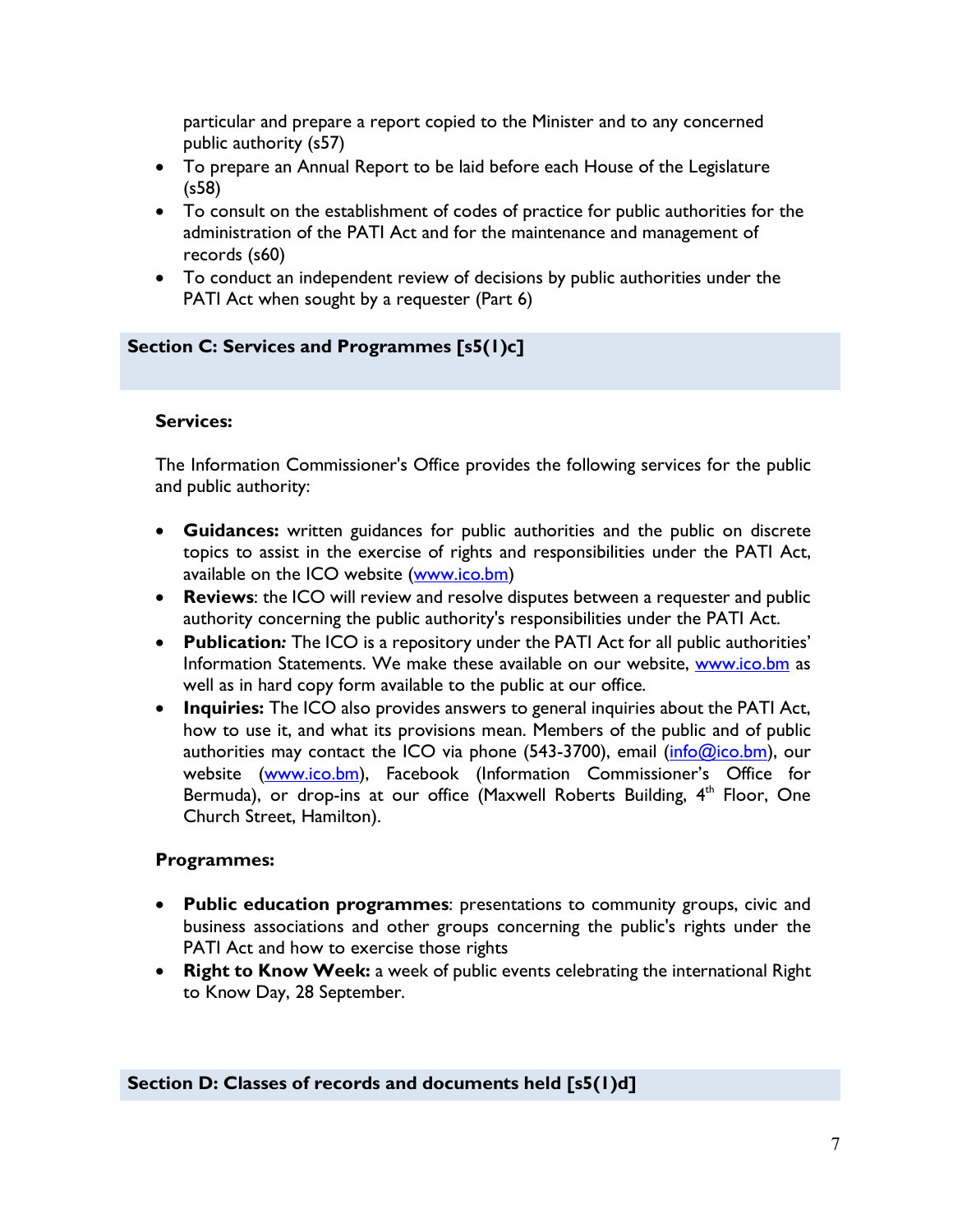The classes (or types) of records described below are held by the ICO and date from the period of 2 March 2015 to today. The administrative records of the ICO are subject to the PATI the same as any other public authority.

The 'operational' records are records that we create or obtain to fulfil our functions set out in the Information Commissioner's mandate in section 51 of the PATI Act. Note that according to section  $4(1)(b)(iii)$  of the Act, the Act does not apply to the records obtained or created when we are carrying out our statutory functions. The functions of the Information Commissioner, however, include duties such as tabling our Annual Report, public education, and so on. While not required by the PATI Act to disclose records related to these functions, the Information Commissioner is committed to disclosing as many of our records as possible and will do so voluntarily when appropriate.

#### **Administrative classes of records**:

- Human resource documents
- Financial records
- Travel records
- PATI Act Request Disclosure Log
- Information Technology, including website administrative records

## **Operational classes of records:**

- Research files for practices and procedures for the ICO
- Research files for legal issues arising under the PATI Act
- Annual reports (and related records)
- Information Commissioner's reviews and related records: requests for review, parties' submissions, legal research, investigative records, records related to early and facilitated resolutions, and final resolutions
- Correspondence
- Compliance records for Information Statements and 'other information' listed in s.6 of the PATI Act: records related to the Information Commissioner's assessment of whether an Information Statement satisfies the requirements of the PATI Act and any subsequent orders to achieve compliance; records related to whether a public authority has met the requirements to provide public access to 'other information' prescribed in s.6 of the PATI Act and subsequent compliance orders
- ICO Guidances and related research materials
- Public awareness and education materials
- Public relations records
- Investigative records: records related to the Information Commissioner's investigation into a public authority's practice and procedures under the PATI Act and assessment of its compliance; records related to any subsequent orders to achieve compliance; and written reports of the investigation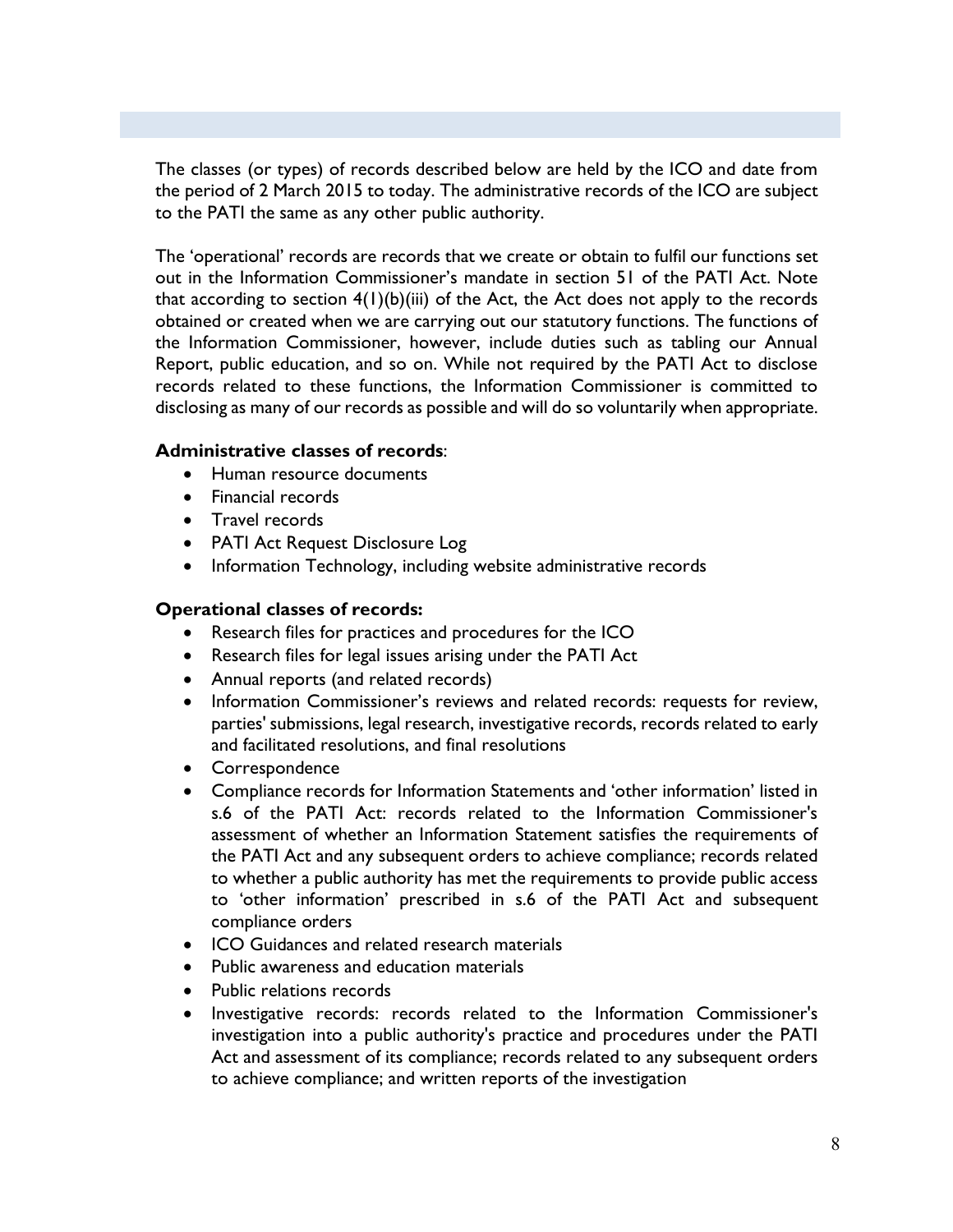### **Section E: Administrative manuals [s5(1)e]**

#### **Administrative manuals**

Government of Bermuda's Conditions of Employment and Code of Conduct Bermuda Public Services Union Collective Agreement Financial Instructions Contracting with the Information Commissioner: Information for prospective contractors Contractor guidelines: For temporary contractors and advisors Public Service Commission Regulations Confidentiality Policy Register of Interests: Policy & Guidance Employee Guidelines: For temporary employees and interns

#### **Operational manuals**

ICO Reviews Policy & Handbook: Reviews conducted under Part 6 of the PATI Act Investigations Policy: Investigations conducted under Section 57(3) of the PATI Act Register of interests: Policy and Guidance Employee Guidelines: For temporary employees and interns Contractor Guidelines: For temporary contractors and advisors Guidelines for Responding to PATI Requests

#### **Section F: Decision making documents [s5(1)f]**

ICO Reviews Policy and Handbook: Reviews conducted under Part 6 of the PATI Act ICO Investigations Policy: Investigations conducted under Section 57(3) of the PATI Act

Any additional decision making documents will be published on our website.

#### **Section G: The Information Officer [s5(1)g]**

Answer Styannes Investigation Officer Information Commissioner's Office Maxwell Roberts Building One Church Street Hamilton, Bermuda HM11 (Tel) 441-543-3700 [acstyannes@ico.bm](mailto:acstyannes@ico.bm) [www.ico.bm](http://www.ico.bm/) Office hours: Monday – Friday: 9:00 to 5:00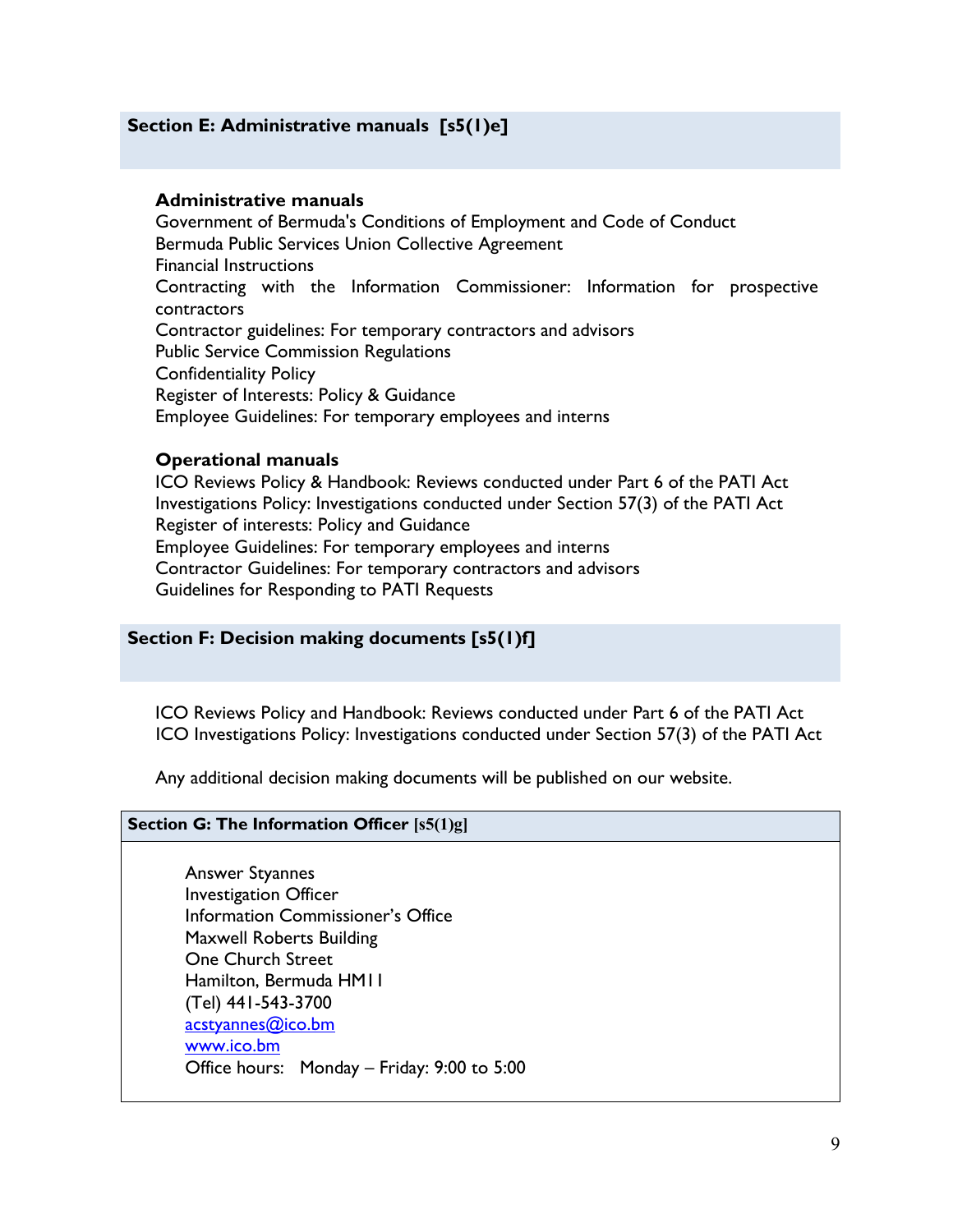**Section H: Any Other Information [s5(1)h]**

As new manuals, policies, and procedures and other information for ICO are approved and adopted, they will be posted on the ICO website, [www.ico.bm.](http://www.ico.bm/)

**Section I: Any Other Information To be Provided? [s5(1)i]**

The ICO's financial information will be posted regularly on its website, ww.ico.bm, and is included in our Annual Reports.

**Section J: Information Statement: Copies and Updates [s5(2,3,4,5)]**

**Date Information Statement was updated:** 30 December 2021

**Locations of Information Statement:**

*Confirm copies of Information Statement are available at the following sites:*

• Your principal office: Information Commissioner's Office

Maxwell Roberts Building, 4<sup>th</sup> Floor, One Church Street, Hamilton HM 11 Y

• The Bermuda National Library;  $\gamma$ 

• The Bermuda Archives; Y

- Available electronically, The Contract of the Contract of the Contract of the Contract of the Contract of the Contract of the Contract of the Contract of the Contract of the Contract of the Contract of the Contract of th
- Website for public authority: [www.ico.bm](http://www.ico.bm/)  $Y$
- Have you published a notice in the Gazette indicating the places where the information statement is available for the public?
- With the Information Commissioner. Y

*Sign and Date:* 

**Gitanjali S. Gutierrez, Information Commissioner 30 December 2021**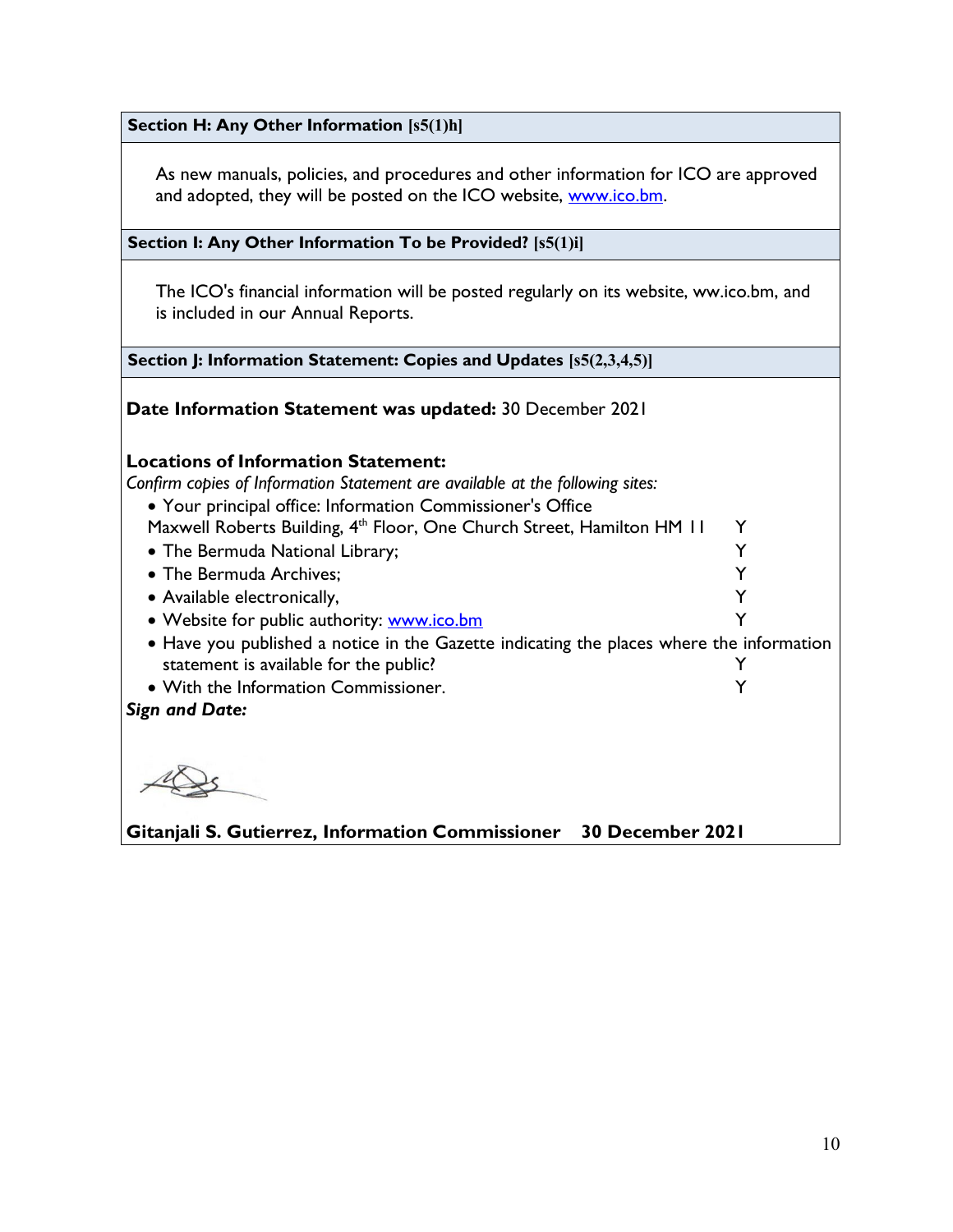# **Document control sheet**

| <b>Document Information</b>                                |                                                             |  |  |  |
|------------------------------------------------------------|-------------------------------------------------------------|--|--|--|
| Full name of current version (Title, Version No. & status) | ICO 2021 Information Statement<br><b>V5.0 CURRENT ISSUE</b> |  |  |  |
| Electronic File ID & location                              | 2021 12 30 2021 ICO Information Statement                   |  |  |  |
| Type                                                       | Admin                                                       |  |  |  |
| <b>Approval</b>                                            |                                                             |  |  |  |
| Approver                                                   | IC                                                          |  |  |  |
| <b>Approval Date</b>                                       | 30 December 2021                                            |  |  |  |
| For publication (Y/N)                                      | Y                                                           |  |  |  |
| <b>Review</b>                                              |                                                             |  |  |  |
| Responsible Manager                                        | <b>ACS</b>                                                  |  |  |  |
| Date of last major review                                  | 30 December 2021                                            |  |  |  |
| Date of last minor review                                  | N/A                                                         |  |  |  |
| Date of next regular review                                | December 2022                                               |  |  |  |
| <b>Publication</b>                                         |                                                             |  |  |  |
| Date published                                             | 16 September 2020                                           |  |  |  |
| Action by (initials)                                       | ACS                                                         |  |  |  |

| <b>Summary of changes to document</b> |                       |                                |                              |                                                                                                                                                                                                                                                                                                                                                                                                                                                                                                             |  |  |
|---------------------------------------|-----------------------|--------------------------------|------------------------------|-------------------------------------------------------------------------------------------------------------------------------------------------------------------------------------------------------------------------------------------------------------------------------------------------------------------------------------------------------------------------------------------------------------------------------------------------------------------------------------------------------------|--|--|
| <b>Date</b>                           | <b>Actioned</b><br>by | <b>Version</b><br>updated      | <b>New version</b><br>number | <b>Brief description</b><br>of changes                                                                                                                                                                                                                                                                                                                                                                                                                                                                      |  |  |
|                                       | (initials)            | (e.g. v1.0-5 or<br>$V2.1 - 5)$ | (e.g. v1.2-5 or<br>$2.1 - 5$ | (e.g. updated paras. 8-12 to change head of public<br>authority to Information Officer; reviewed the entire section<br>on notice to third parties; corrected typos; reformatted to<br>new logo/branding)                                                                                                                                                                                                                                                                                                    |  |  |
| 8<br>September<br>2016                | GSG                   | 1.0                            | 2.0                          | Reformatted to new logo; updates to Section A:<br>Introduction (description of new legal right);<br>Structure (updated 2016 figures), Organisational<br>Chart (updated with new positions); Section B:<br>Functions (minor language and structure edits)<br>Obligations under PATI Act (remove bolding and<br>brackets); Section C: Services and Programmes<br>(updated to include more services); Section D:<br>Classes of records held (new introduction<br>paragraph); Section E: Administrative Manuals |  |  |